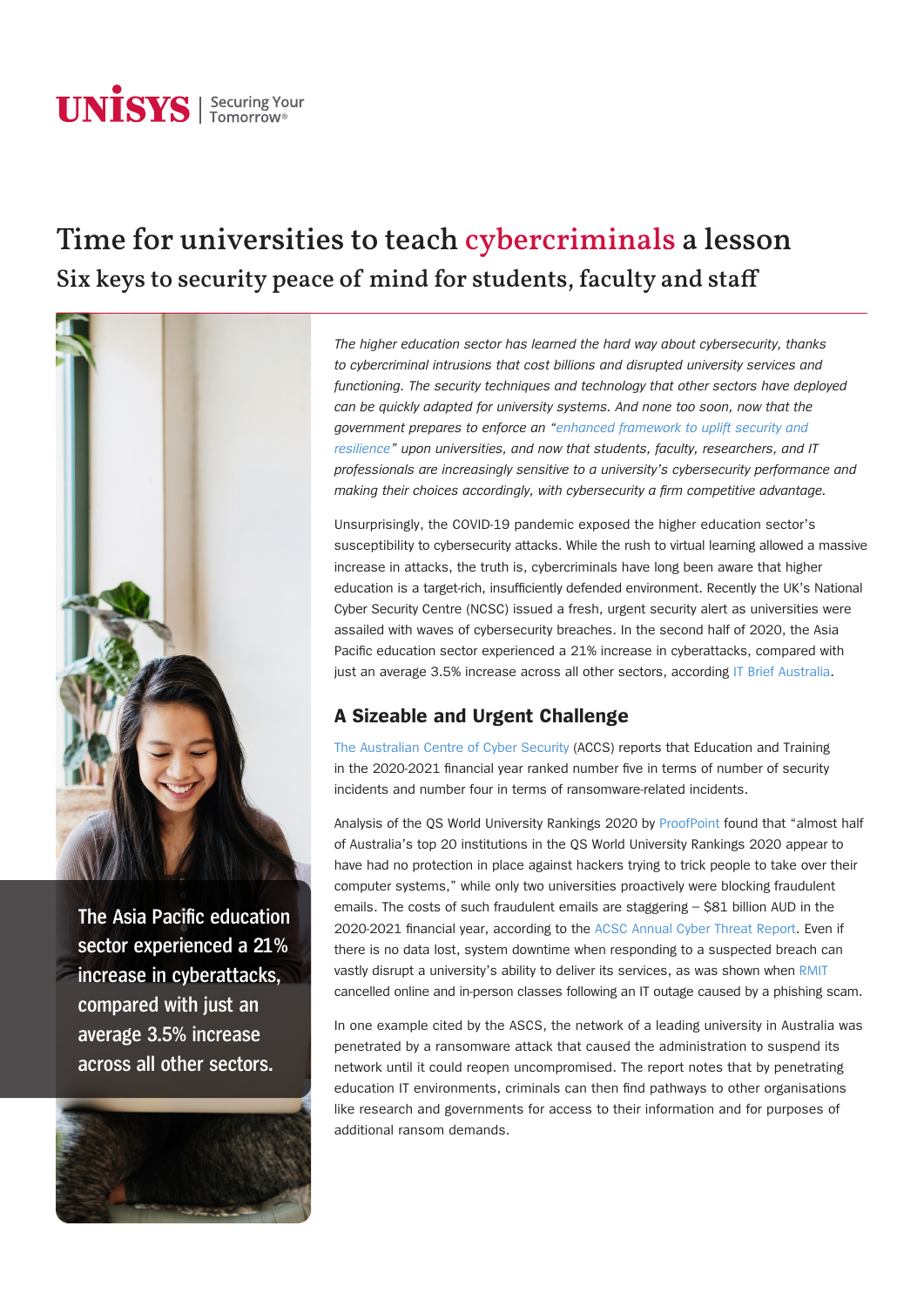

*There is good reason for higher education's appeal to intruders, including tons of valuable information about students, staff, vendors, alumni that intruders can monetise.* 

#### **A Favourite Target**

There is good reason for higher education's appeal to intruders: There are vast stores of valuable information about students, staff, vendors, alumni that intruders can monetise and vital research data can be sold to shady nation states. A security talent shortage leaves higher education competing at a disadvantage with the private sector. The decentralised structure of the academic world enables disparate departments to invest in their own IT without the oversight of security professionals – creating shadow IT. Universities have a culture of sharing information not just within the university but with other schools, governments, and private entities.

And finally, universities networks serve many different types of individuals with various devices who expect ready access to a vast number of systems across numerous locations, offering intruders multiple entry points to compromise. It only took a [single email](https://www.abc.net.au/news/2019-10-02/the-sophisticated-anu-hack-that-compromised-private-details/11566540) for hackers to enter the Australian National University's network, where they were able to explore and exfiltrate undiscovered for weeks and then cover their tracks so successfully that the perpetrators have never been identified. [Deakin University](https://www.intelligentciso.com/2021/07/27/deakin-university-chooses-logmein-to-safeguard-network/) discovered that employees were using unsecured methods to store and share highly sensitive information. Monitoring and responding to these environments is a tricky business.

Results from the [2021](https://www.unisys.com/unisys-security-index) [Unisys Security Index](https://www.unisys.com/unisys-security-index)™ for Australia indicate heightened recognition of these vulnerabilities and growing concern. The overall measure of security concerns of the Australian public rose two points from 2020, the highest for Australia in the 15 year history of the study. The top security concerns cited were data/privacy related: ID theft (59% of Australians are concerned about this issue) and hacking and viruses (57%).

#### **Six Keys for Better Security**

So, with all those vulnerabilities, how does the sector provide the level of cybersecurity that its constituents deserve and expect? By adopting a variety of measures that have already been proven in other sectors.

- **1. Limit Damage**  You are bound to have many legacy systems and they are likely to have vulnerabilities – accept that as a fact, patch them as best you can, and accept that you will experience a breach accordingly. Your responsibility is to ensure that the inevitable breach doesn't lead to a wholesale penetration of your environment – lateral movement of the intruder across your network, which is how serious damage occurs. By micro-segmenting your systems, you can wall off intruders from your most sensitive information.
- **2. Test Your Defences** Don't let criminals be your cybersecurity quality control. Don't wait to be attacked to see if your defences work. Do your own penetration testing. Test, test, test. Exploit your own vulnerabilities and prevent ransomware and exfiltration of data not only to be in compliance but to demonstrate a strong security posture. This includes testing people to see if they will fall for a dummy attack. Especially if they accept payment cards, as universities do, you are obliged to comply with the Payment Card Industry Data Security Standard (PCI DSS) with penetration testing every six months.